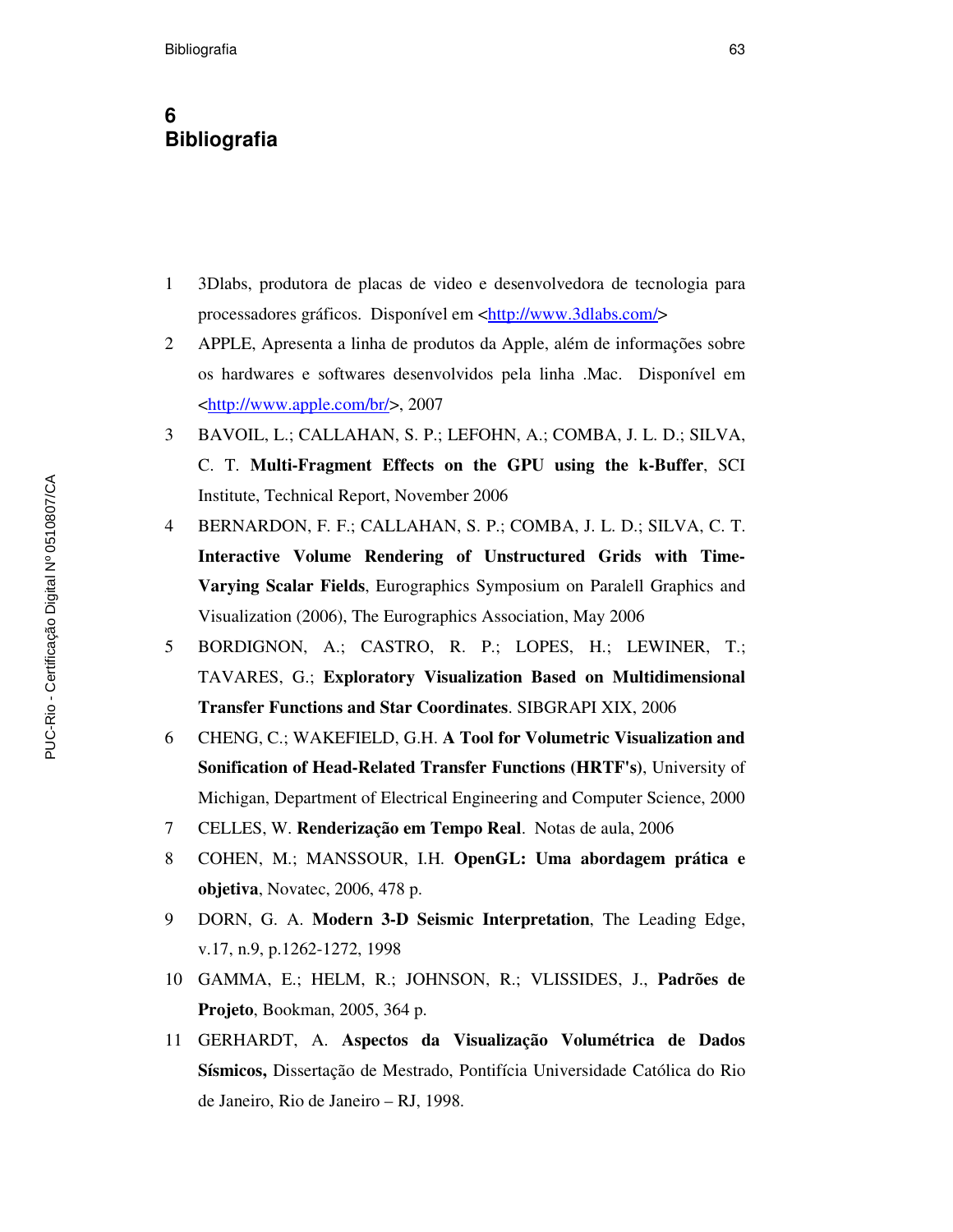- 12 GERHARDT, A. et al. **Two-Dimensional Opacity Functions for Improved Volume Rendering of Seismic Data.** In: Congresso da Sociedade Brasileira de Geofísica, VII, Salvador, 2001
- 13 GOLOSHUBIN, G. M.; KORNEEV, V. A. **Seismic low-frequency effects from fluid-saturated reservoir,** Technical Program Expanded Abstracts: Society of Exploration Geophysicists - SEG, p. 1671-1674, 2000.
- 14 GOLOSHUBIN, G. M.; KORNEEV, V. A.; VINGALOV, V. M. **Seismic low-frequency effects from oil-saturated reservoir zones**, International Exposition and 72nd Annual Meeting: Society of Exploration Geophysicists - SEG, October 2002, Salt Lake City – Utah
- 15 GOLOSHUBIN, G. M.; KORNEEV, V. A.; VINGALOV, V. M.; SILIN, D.; VanSCHUVYER, C. **Reservoir imaging using low frequencies of seismic reflections**. The Leading Edge, Volume 25, Issue 5, p. 527-531, May 2006
- 16 GOLOSHUBIN, G. M. **Using frequency-dependent seismic attributes in imaging of a fractured reservoir zone**, Annual Meeting: Society of Exploration Geophysicists - SEG, 2005, p. 1417 - 1421, Houston – Texas
- 17 HADWIGER, M.; KNISS, J. M.; ENGEL, K.; REZK-SALAMA, C. **High-Quality Volume Graphics on Consumer PC Hardware**, In: SIGGRAPH 2002, Course Notes, No.42 (2002)
- 18 JOHANN, P; RAGAGNIN, G.; SPINOLA, M. **Spectral Decomposition Reveals Geological Hidden Features in the Amplitude Maps from a Deep Water Reservoir in the Campos Basin**, Technical Program Expanded Abstracts: Society of Exploration Geophysicists - SEG, p. 1740-1743, 2003
- 19 KINDLMANN, G.; DURKIN, J. W. **Semi-Automatic Generation of Transfer Functions for Direct Volume Rendering**. In: IEEE Symposium On Volume Visualization, 1998 North Carolina, p. 79-86. Proceedings
- 20 KNISS, J.; KINDLMANN, G.; HANSEN, C. **Multi-Dimensional Transfer Functions for Interactive Volume Rendering**. IEEE Transactions on Visualization and Computer Graphics, v.8, n.3, p.270-285, July-September 2002
- 21 KORNEEV, V. A.; GOLOSHUBIN, G. M.; DALEY, T. M.; SILIN, D. **Seismic low-frequency effects in monitoring fluid-saturated reservoirs**. Geophysics, v.69, n.2, p.522 - 532, March/April 2004